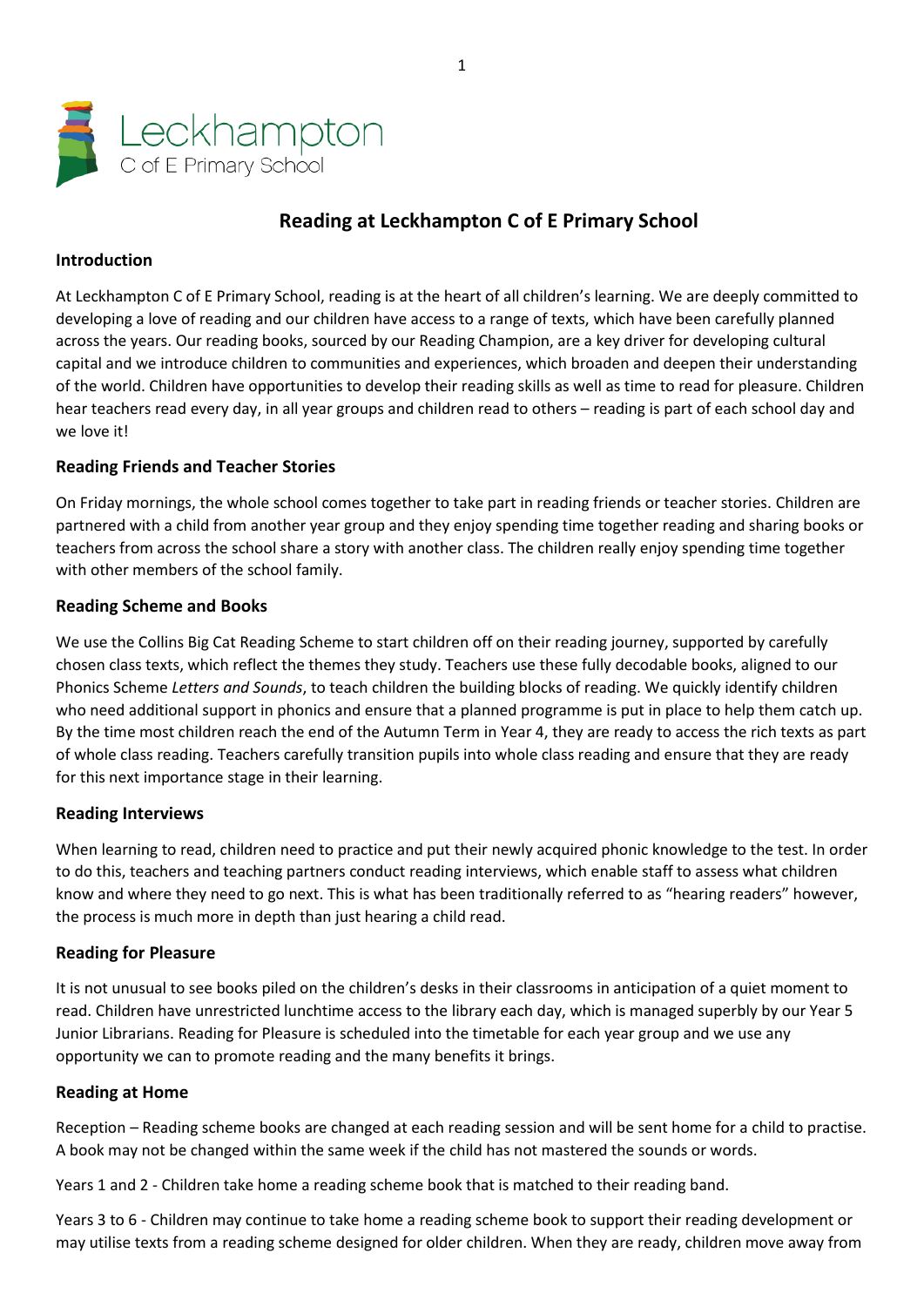# **My Home Reading Record**

Reading records will be a journal of the child's reading at home. Teachers will not write in reading records, however they will be taken in by KS1 teachers to read comments written by parents as part of the reading session. In KS2, reading records will be checked weekly. If parents raise concerns through the reading records teachers will contact the parents directly for a further discussion. Recommended reading lists will be issued to parents at the start of the year for Year 3-6 should parents wish to further develop reading at home.

# **Planning**

Teachers use the National Curriculum Programmes of Study and KPI's from the school's assessment system to plan sequences of lessons in reading, in line with our long term curricular intent. Clear short/medium term plans are produced by teachers, which clearly identify the learning outcome and relevant tasks. Planning is monitored and evaluated by the English Subject Team, supported by the English Lead Governor.

## **Assessment**

Teachers record pupil attainment and progress using our online system Target Tracker. We use NFER Reading tests as a means of supporting teacher judgement 3 times a year; however ongoing assessments take place to ensure that children are meeting the KPI's for each year group. Our assessment tool enables teachers to track both individual and group gaps in learning and to plan interventions through their termly action plans. Regular Year group and phase moderation takes place to ensure consistency in teacher judgements across the school.

## **Guided Reading**

Guided reading is a teacher led, direct taught session, which links to our reading KPIs. These sessions are carefully planned by teachers and across the week, all children should have access to a high quality, taught reading session with the class teacher. In KS1, Big Cat books are used in guided reading sessions. From Years 3-6, rich texts are used in guided reading session.

## **Reciprocal Reading**

Reciprocal reading refers to an instructional activity in which the children become the teacher in small group guided reading sessions. Teachers teach children to guide group discussions where children take turns to assume the role of teacher. In each group there is a:

Leader: The Leader decides who will do what. They are in charge! The Leader introduces the text and must try to ensure everyone is joining in and following.

Predictor: The Predictor makes predictions about the text. They use information from what they already know or have experienced to predict what will be in the text. They gather ideas from the group about what will happen before they read.

Visualiser: The visualiser helps the group to understand how the author uses sentences and words to paint a picture in the reader's imagination, thereby helping them to further understand the text.

Clarifier: The clarifier helps the group to identify unknown words or ideas that are more complex. They help the group to understand the text.

Summariser: The summariser helps the group to identify what the text is mainly about. They provide a summary of the text.

Questioner: The questioner asks questions about the text using questions to encourage higher order thinking.

## **Whole Class Reading**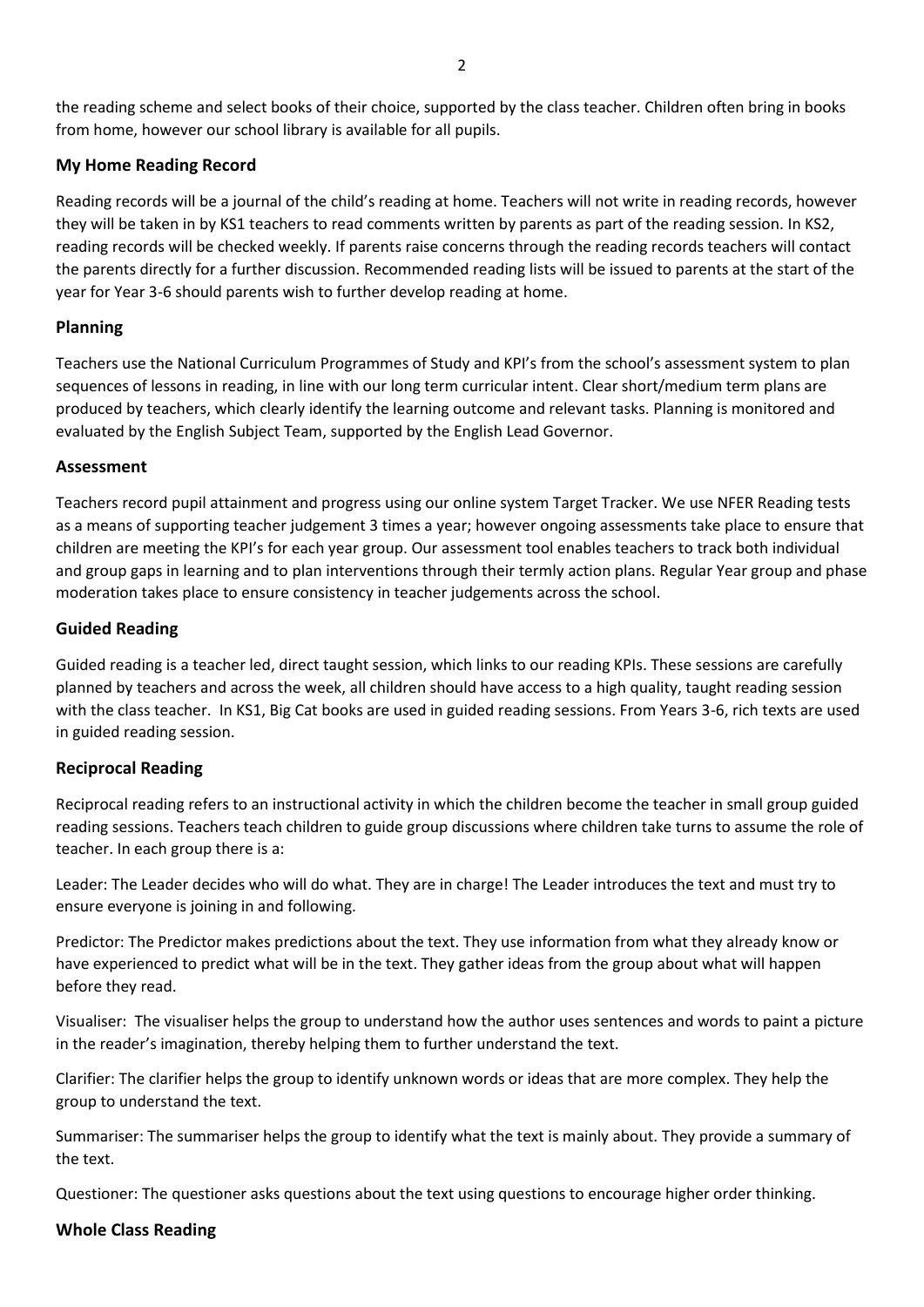The text chosen will be at a higher level than the independent reading and comprehension ability of the children in the class. Teachers model the reading effectively i.e. good use of intonation, movement and expression and read for most of the time during whole class reading. Teachers may ask children to repeat key phrases or to read a section aloud to assist with the teaching of fluency. New or unfamiliar vocabulary is introduced and explicitly taught at the start of whole class reading sessions. Levels of engagement are high and this is achieved by interspersing reading with discussion and pupil tasks. The tasks relate directly to the text and scaffolded according to need. Teaching reflects the Teaching and Learning principle of "right question, right time". High quality questions deepen pupils' understanding of the text in terms of composition and effect and teachers model stem sentences for answering questions about the text.

#### **Reading across the year groups**

#### Reading in Year 1

In Year 1, children work with the Teacher and Teaching Partner during Guided reading sessions. When not working with an adult, the children are involved in learning tasks, which develop and deepen key reading skills. One session a week is dedicated to reading for pleasure where children have the freedom to enjoy books of their choice. In Term 6, teachers begin to prepare children for reciprocal reading by introducing the roles and responsibilities.

#### Reading in Year 2

In Year 2, children work with the Teacher and Teaching Partner during Guided reading sessions. When not working with an adult, one group of pupils runs reciprocal reading and the other children are involved in learning tasks, which develop and deepen key reading skills. One session a week is dedicated to reading for pleasure where children have the freedom to enjoy books of their choice.

#### Reading in Year 3

In Year 3, children work with the Teacher and Teaching Partner during Guided reading sessions. When not working with an adult, one group of pupils runs reciprocal reading and the other children are involved in learning tasks, which develop and deepen key reading skills. One session a week is dedicated to reading for pleasure where children have the freedom to enjoy books of their choice.

## Whole Class Reading Year 4, 5 and 6

In Year 4, children continue to work with the Teacher and Teaching Partner during Guided reading sessions. When not working with an adult, one/two group/s of children runs reciprocal reading and the other children are involved in learning tasks, which develop and deepen key reading skills. One session a week is dedicated to reading for pleasure where children have the freedom to enjoy books of their choice.

Generally, by the end of the Autumn term, when the teacher feels the children's fluency is secure, they will move to working with a whole class text. Teachers ensure that pupils who require specific support receive the necessary interventions to enable them to catch up.

In Year 5 and 6, two 1-hour sessions will be delivered as whole class reading sessions, with three 30 minute guided sessions during the week. These guided sessions enable teachers to utilise pre and post teaching to further challenge and support children as well as offering opportunities to complete reading and writing tasks linked to the whole class text. One 30-minute session a week can be dedicated to reading for pleasure where children have the freedom to enjoy books of their choice. Teachers in Year 5 and 6 have the flexibility to adapt their sessions in line with the text they are focussing on and their rationale and learning outcomes will be made clear in their planning.

#### *Timetable of Whole-Class Reading*

|                                                 | Mon           | Tue          | Wed           | Thur    | Fri     |
|-------------------------------------------------|---------------|--------------|---------------|---------|---------|
| 1 hour whole<br><b>Allocation of</b><br>30 mins |               | 1 hour whole | 30 mins       |         |         |
| time per day:                                   | class reading | guided       | class reading | guided  | guided  |
|                                                 |               | reading      |               | reading | reading |
|                                                 |               |              |               |         |         |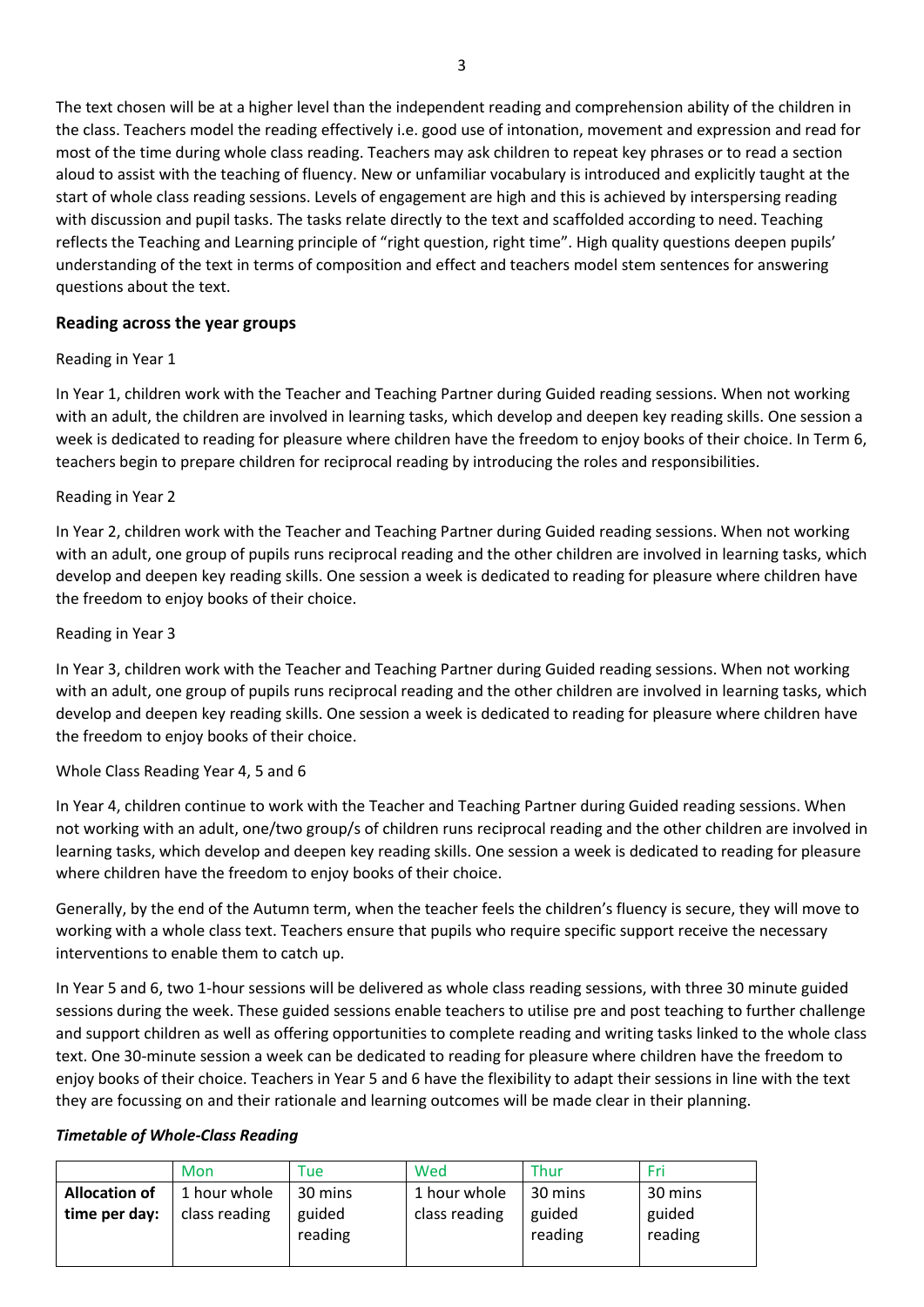#### *Teaching Strategy - VIPERS*

Across Year 4, 5 and 6, teachers will plan questions and activities related to their whole class text using **VIPERS**. VIPERS is a range of reading prompts which support the teachers in the planning of high quality questions to ensure that all of the main comprehension skills are covered in a single session. Alternatively, teachers can focus on one of the domains in one session, ensuring that all areas are covered over a period of time. The table below details a number of possible questions stems to aid planning.

| <b>Vocabulary</b>                                                                      | <b>Infer</b>                                                   |  |  |
|----------------------------------------------------------------------------------------|----------------------------------------------------------------|--|--|
| Give/explain the meaning of the words in context.                                      | Make inference from the text/explain and justify using         |  |  |
|                                                                                        | evidence from the text.                                        |  |  |
| What do the words  and  suggest about<br>$\bullet$<br>the character, setting and mood? | Find and copy a group of words which show<br>$\bullet$<br>that |  |  |
| Which word tells you that?<br>$\bullet$                                                | How do these words make the reader feel?                       |  |  |
| Which keyword tells you about the<br>$\bullet$                                         | How does this paragraph suggest this?                          |  |  |
| character/setting/mood?                                                                | How do the descriptions of  show that they                     |  |  |
| Find one word in the text which means<br>$\bullet$                                     | are                                                            |  |  |
| Find and highlight the word that is closest in<br>$\bullet$                            | How can you tell that                                          |  |  |
| meaning to                                                                             | What impression of  do you get from these                      |  |  |
| Find a word or phrase which shows/suggests<br>$\bullet$                                | paragraphs?                                                    |  |  |
| that                                                                                   | What voice might these characters use?                         |  |  |
|                                                                                        | What was  thinking when<br>$\bullet$                           |  |  |
|                                                                                        | Who is telling the story?                                      |  |  |
|                                                                                        |                                                                |  |  |
| <b>Predict</b>                                                                         | <b>Explain</b>                                                 |  |  |
| Predict what might happen from the details stated and                                  | Identify/explain how information/narrative content is          |  |  |
| implied.                                                                               | related and contributes to the meaning as a whole.             |  |  |
|                                                                                        | Identify/explain how meaning is enhanced through               |  |  |
|                                                                                        | choice of words and phrases. Make comparisons                  |  |  |
|                                                                                        | within the texts.                                              |  |  |
| From the cover what do you think this text is<br>$\bullet$                             | What structures has the author used?                           |  |  |
| going to be about?                                                                     | What is the purpose of this text feature?<br>$\bullet$         |  |  |
| What is happening now? What happened<br>$\bullet$                                      | Is the use of  effective?                                      |  |  |
| before this? What will happen after?                                                   | The mood of the character changes throughout<br>$\bullet$      |  |  |
| What does this paragraph suggest will happen<br>$\bullet$                              | the text. Find and copy the phrases which                      |  |  |
| next? What makes you think this?                                                       | show this.                                                     |  |  |
| Do you think the choice of setting will influence<br>$\bullet$                         | What is the author's point of view?<br>$\bullet$               |  |  |
| how the plot develops?                                                                 | What affect does  have on the audience?                        |  |  |
| Do you think will happen? Yes, no or maybe? Explain                                    | How does the author engage the reader here?<br>$\bullet$       |  |  |
| your answer using evidence from the text                                               | Which words and phrases did  effectively?                      |  |  |
|                                                                                        | Which section was the most                                     |  |  |
|                                                                                        | interesting/exciting part?                                     |  |  |
|                                                                                        | How are these sections linked                                  |  |  |
| <b>Retrieve</b>                                                                        | <b>Summarise</b>                                               |  |  |
| Retrieve and record key information/key details form                                   | Summarise main ideas from more than one paragraph.             |  |  |
| fiction and non-fiction.                                                               |                                                                |  |  |
| How would you describe this story/text? What<br>$\bullet$                              | Can you number these events 1-5 in the order<br>$\bullet$      |  |  |
| genre is it? How do you know?                                                          | that they happened?                                            |  |  |
| How did?                                                                               | What happened after ?                                          |  |  |
| How often?                                                                             | What was the first thing that happened in the                  |  |  |
| Who had? Who is? Who did?                                                              | story?                                                         |  |  |